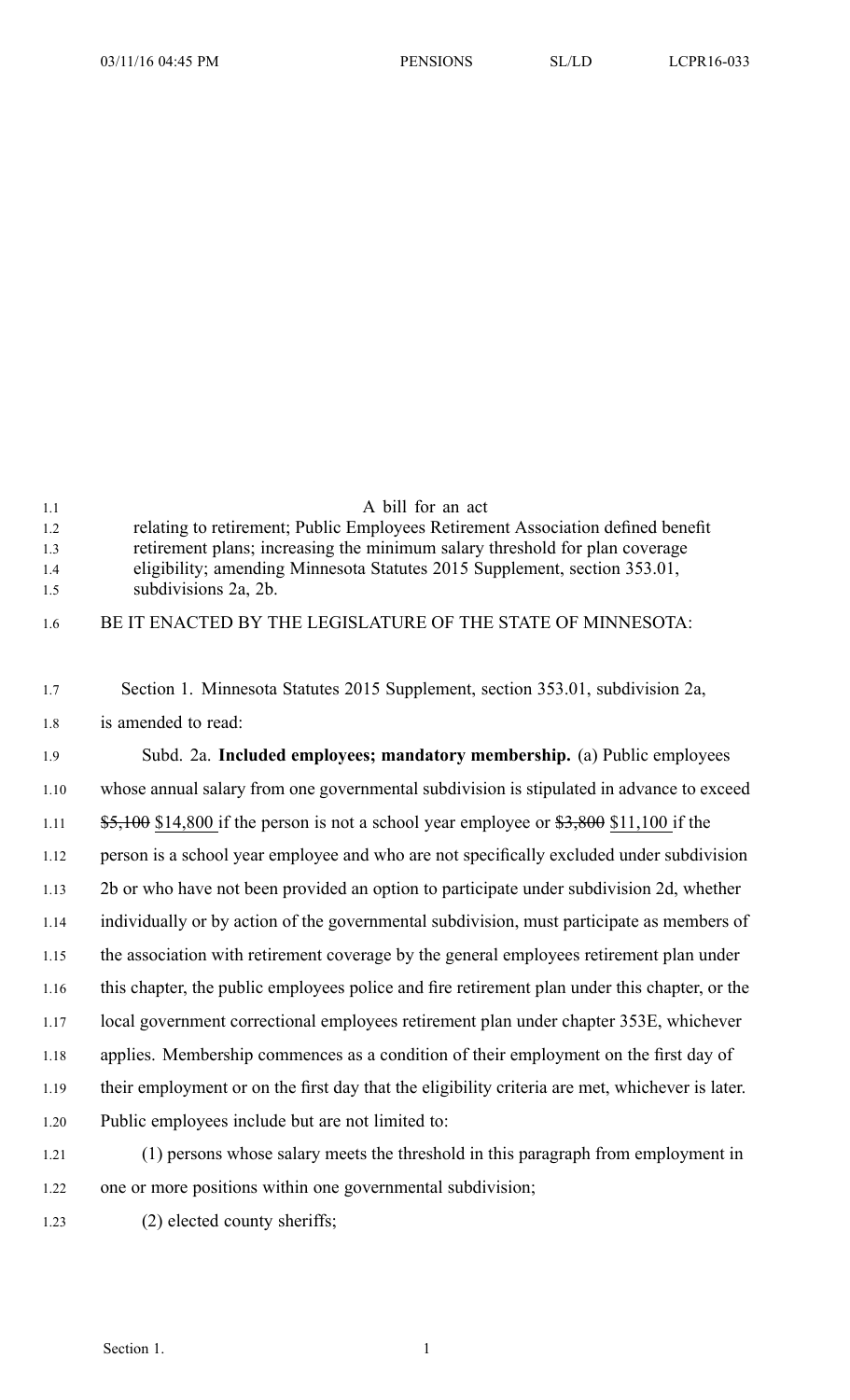2.2 functions that by law or local ordinance are required of <sup>a</sup> public officer, including, but 2.3 not limited to:

2.4 (i) town and city clerk or treasurer;

2.5 (ii) county auditor, treasurer, or recorder;

2.6 (iii) city manager as defined in section 353.028 who does not exercise the option 2.7 provided under subdivision 2d; or

- 2.8 (iv) emergency managemen<sup>t</sup> director, as provided under section 12.25;
- 2.9 (4) physicians under section 353D.01, subdivision 2, who do not elect public
- 2.10 employees defined contribution plan coverage under section 353D.02, subdivision 2;

2.11 (5) full-time employees of the Dakota County Agricultural Society;

- 2.12 (6) employees of the Red Wing Port Authority who were first employed by the 2.13 Red Wing Port Authority before May 1, 2011, and who are not excluded employees 2.14 under subdivision 2b;
- 2.15 (7) employees of the Seaway Port Authority of Duluth who are not excluded 2.16 employees under subdivision 2b;
- 2.17 (8) employees of the Stevens County Housing and Redevelopment Authority who 2.18 were first employed by the Stevens County Housing and Redevelopment Authority before 2.19 May 1, 2014, and who are not excluded employees under subdivision 2b;
- 2.20 (9) employees of the Minnesota River Area Agency on Aging who were first 2.21 employed by <sup>a</sup> Regional Development Commission before January 1, 2016, and who are 2.22 not excluded employees under subdivision 2b; and

2.23 (10) employees of the Public Employees Retirement Association.

- 2.24 (b) A public employee or elected official who was <sup>a</sup> member of the association on 2.25 June 30, 2002, based on employment that qualified for membership coverage by the public 2.26 employees retirement plan or the public employees police and fire plan under this chapter, 2.27 or the local governmen<sup>t</sup> correctional employees retirement plan under chapter 353E as of 2.28 June 30, 2002, retains that membership for the duration of the person's employment in that 2.29 position or incumbency in elected office. Except as provided in subdivision 28, the person 2.30 shall participate as <sup>a</sup> member until the employee or elected official terminates public 2.31 employment under subdivision 11a or terminates membership under subdivision 11b. 2.32 (c) If in any subsequent year the annual salary of an included public employee is 2.33 less than the minimum salary threshold specified in this subdivision, the member retains
- 2.34 membership eligibility.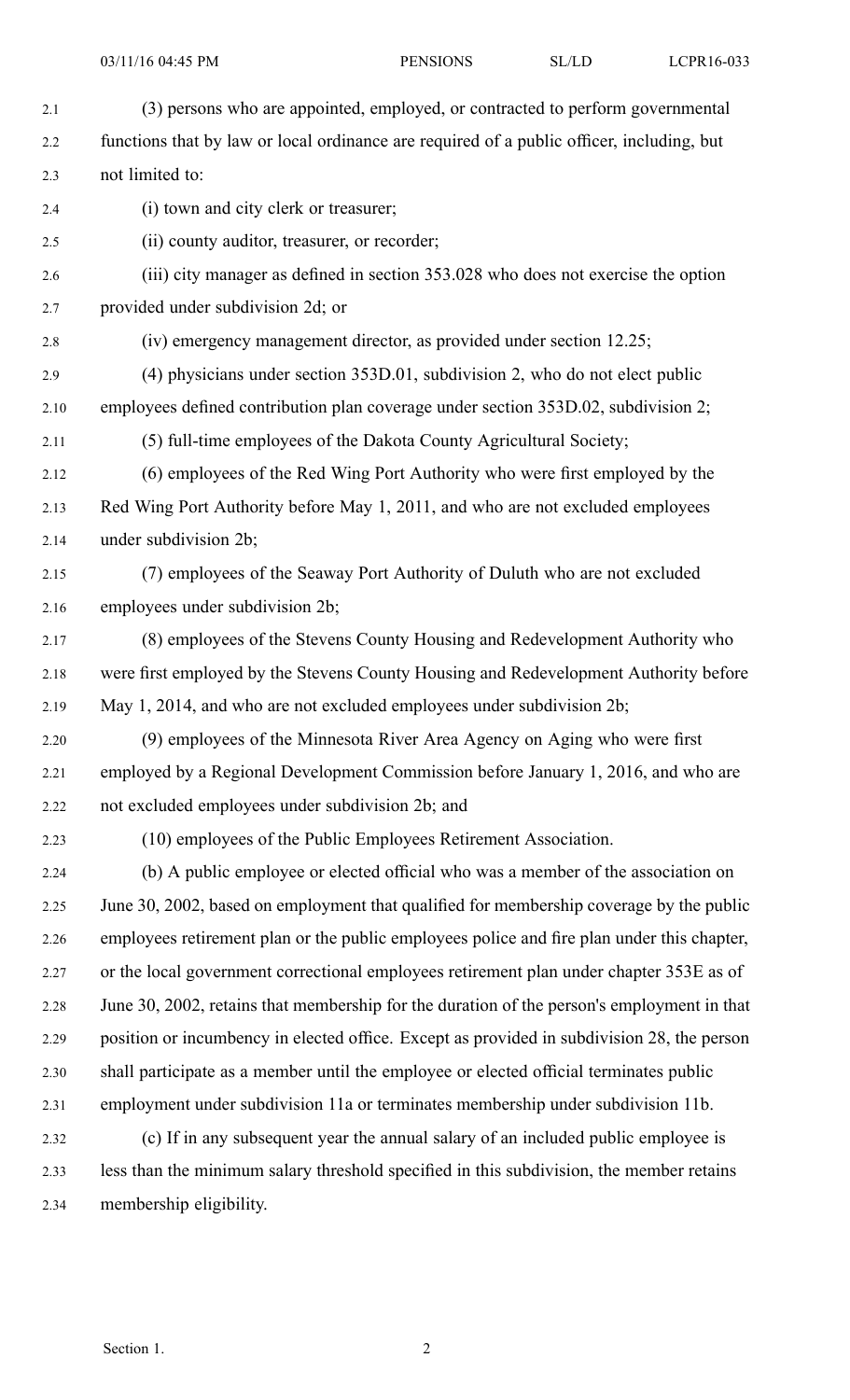3.1 (d) For the purpose of participation in the general employees retirement plan, public 3.2 employees include employees who were members of the former Minneapolis Employees 3.3 Retirement Fund on June 29, 2010.

3.4 Sec. 2. Minnesota Statutes 2015 Supplement, section 353.01, subdivision 2b, is 3.5 amended to read:

3.6 Subd. 2b. **Excluded employees.** (a) The following public employees are not eligible 3.7 to participate as members of the association with retirement coverage by the general 3.8 employees retirement plan, the local governmen<sup>t</sup> correctional employees retirement plan 3.9 under chapter 353E, or the public employees police and fire retirement plan:

3.10 (1) persons whose annual salary from one governmental subdivision never exceeds 3.11 an amount, stipulated in writing in advance, of \$5,100 \$14,800 if the person is not <sup>a</sup> 3.12 school district employee or  $$3,800$  \$11,100 if the person is a school year employee. If 3.13 annual compensation from one governmental subdivision to an employee exceeds the 3.14 stipulated amount in <sup>a</sup> calendar year or <sup>a</sup> school year, whichever applies, after being 3.15 stipulated in advance not to exceed the applicable amount, the stipulation is no longer 3.16 valid and contributions must be made on behalf of the employee under section 353.27, 3.17 subdivision 12, from the first month in which the employee received salary exceeding 3.18 \$425 \$1,235 in <sup>a</sup> month;

3.19 (2) public officers who are elected to <sup>a</sup> governing body, city mayors, or persons who 3.20 are appointed to fill <sup>a</sup> vacancy in an elective office of <sup>a</sup> governing body, whose term of office 3.21 commences on or after July 1, 2002, for the service to be rendered in that elective position;

3.22 (3) election judges and persons employed solely to administer elections;

3.23 (4) patient and inmate personnel who perform services for <sup>a</sup> governmental 3.24 subdivision;

3.25 (5) excep<sup>t</sup> as otherwise specified in subdivision 12a, employees who are employed 3.26 solely in <sup>a</sup> temporary position as defined under subdivision 12a, and employees who 3.27 resign from <sup>a</sup> nontemporary position and accep<sup>t</sup> <sup>a</sup> temporary position within 30 days of 3.28 that resignation in the same governmental subdivision;

- 3.29 (6) employees who are employed by reason of work emergency caused by fire, 3.30 flood, storm, or similar disaster, but if the person becomes <sup>a</sup> probationary or provisional 3.31 employee within the same pay period, other than on <sup>a</sup> temporary basis, the person is <sup>a</sup> 3.32 "public employee" retroactively to the beginning of the pay period;
- 3.33 (7) employees who by virtue of their employment in one governmental subdivision 3.34 are required by law to be <sup>a</sup> member of and to contribute to any of the plans or funds 3.35 administered by the Minnesota State Retirement System, the Teachers Retirement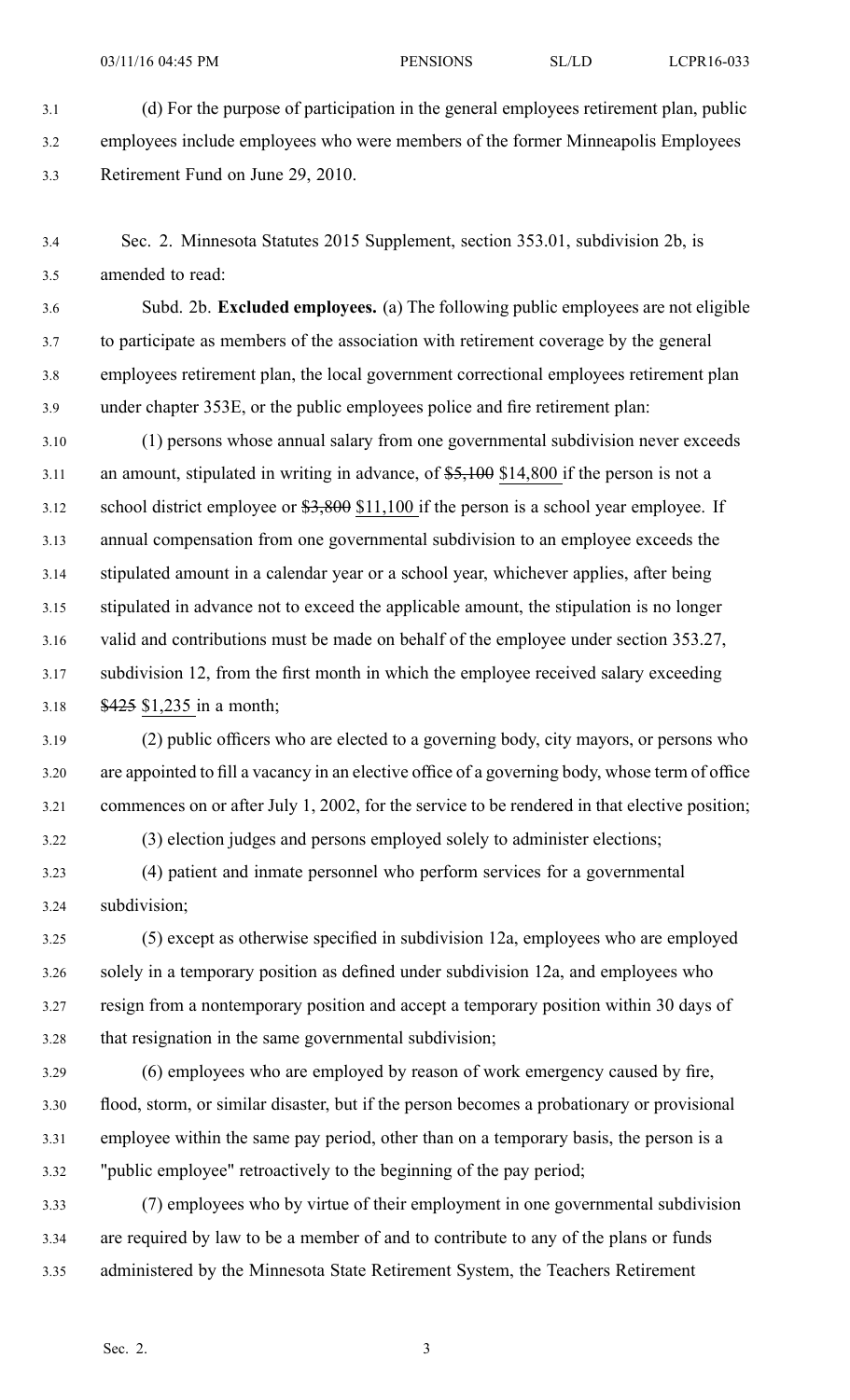03/11/16 04:45 PM PENSIONS SL/LD LCPR16-033

4.1 Association, or the St. Paul Teachers Retirement Fund Association, but this exclusion 4.2 must not be construed to preven<sup>t</sup> <sup>a</sup> person from being <sup>a</sup> member of and contributing to 4.3 the Public Employees Retirement Association and also belonging to and contributing to 4.4 another public pension plan or fund for other service occurring during the same period 4.5 of time, and <sup>a</sup> person who meets the definition of "public employee" in subdivision 2 by 4.6 virtue of other service occurring during the same period of time becomes <sup>a</sup> member of the 4.7 association unless contributions are made to another public retirement plan on the salary 4.8 based on the other service or to the Teachers Retirement Association by <sup>a</sup> teacher as 4.9 defined in section 354.05, subdivision 2;

4.10 (8) persons who are members of <sup>a</sup> religious order and are excluded from coverage 4.11 under the federal Old Age, Survivors, Disability, and Health Insurance Program for the 4.12 performance of service as specified in United States Code, title 42, section 410(a)(8)(A), 4.13 as amended, if no irrevocable election of coverage has been made under section 3121(r) of 4.14 the Internal Revenue Code of 1954, as amended;

4.15 (9) persons who are:

4.16 (i) employed by <sup>a</sup> governmental subdivision who have not reached the age of 23 4.17 and who are enrolled on <sup>a</sup> full-time basis to attend or are attending classes on <sup>a</sup> full-time 4.18 basis at an accredited school, college, or university in an undergraduate, graduate, or 4.19 professional-technical program, or at <sup>a</sup> public or charter high school;

4.20 (ii) employed as resident physicians, medical interns, pharmacist residents, or 4.21 pharmacist interns and are serving in <sup>a</sup> degree or residency program in <sup>a</sup> public hospital 4.22 or in <sup>a</sup> public clinic; or

4.23 (iii) students who are serving for <sup>a</sup> period not to exceed five years in an internship 4.24 or <sup>a</sup> residency program that is sponsored by <sup>a</sup> governmental subdivision, including an 4.25 accredited educational institution;

4.26 (10) persons who hold <sup>a</sup> part-time adult supplementary technical college license who 4.27 render part-time teaching service in <sup>a</sup> technical college;

4.28 (11) excep<sup>t</sup> for employees of Hennepin County or employees of Hennepin 4.29 Healthcare System, Inc., foreign citizens who are employed by <sup>a</sup> governmental subdivision 4.30 under <sup>a</sup> work permit or under an H-1b visa initially issued or extended for <sup>a</sup> combined 4.31 period of less than three years of employment but upon extension of the employment of 4.32 the visa beyond the three-year period, the foreign citizen must be reported for membership 4.33 beginning on the first of the month following the extension if the monthly earnings 4.34 threshold as provided under subdivision 2a, paragraph (a), is met;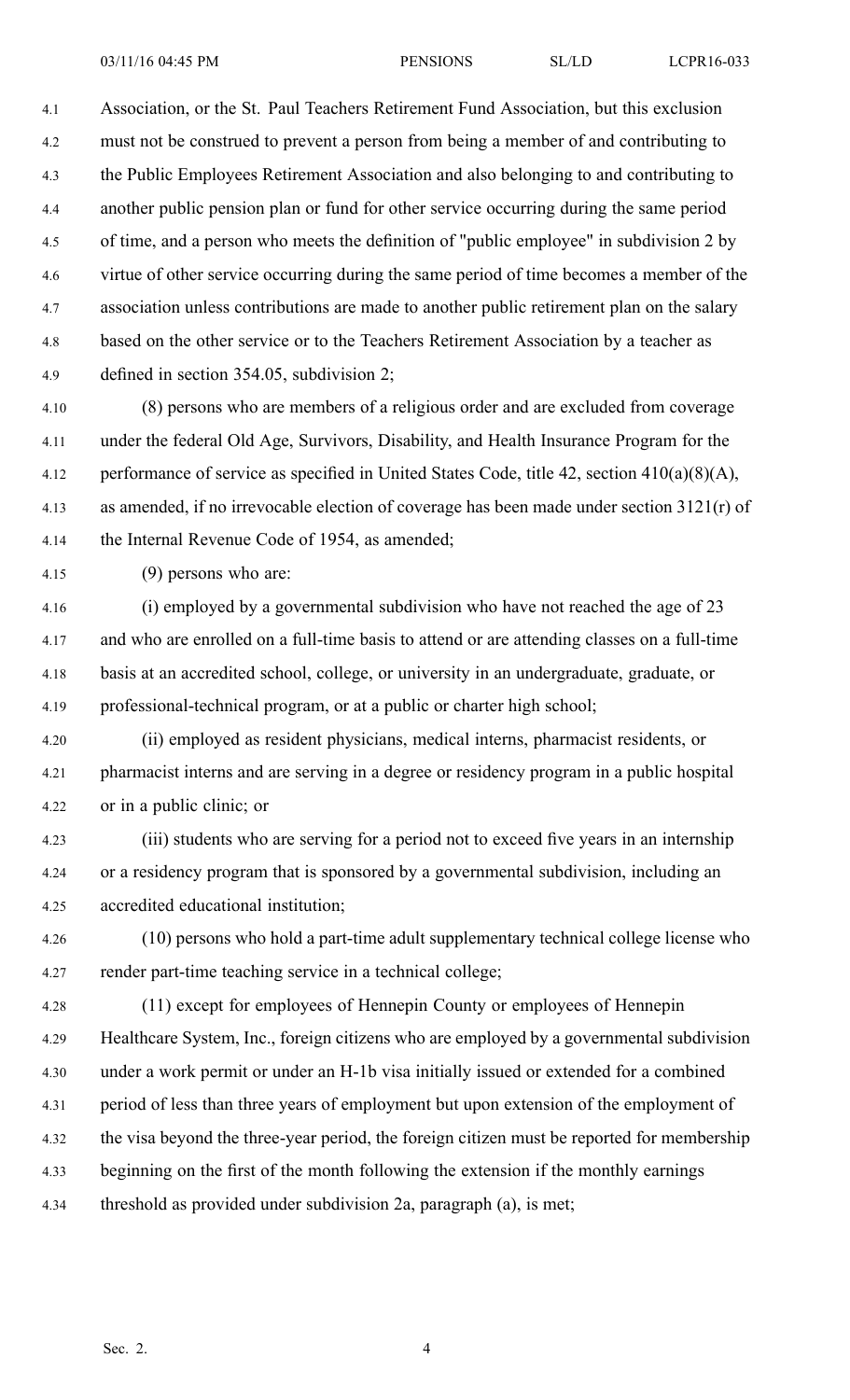5.1 (12) public hospital employees who elected not to participate as members of the 5.2 association before 1972 and who did not elect to participate from July 1, 1988, to October 5.3 1, 1988;

5.4 (13) excep<sup>t</sup> as provided in section 353.86, volunteer ambulance service personnel, as 5.5 defined in subdivision 35, but persons who serve as volunteer ambulance service personnel 5.6 may still qualify as public employees under subdivision 2 and may be members of the 5.7 Public Employees Retirement Association and participants in the general employees 5.8 retirement plan or the public employees police and fire plan, whichever applies, on the 5.9 basis of compensation received from public employment service other than service as 5.10 volunteer ambulance service personnel;

5.11 (14) excep<sup>t</sup> as provided in section 353.87, volunteer firefighters, as defined in 5.12 subdivision 36, engaging in activities undertaken as par<sup>t</sup> of volunteer firefighter duties, 5.13 but <sup>a</sup> person who is <sup>a</sup> volunteer firefighter may still qualify as <sup>a</sup> public employee under 5.14 subdivision 2 and may be <sup>a</sup> member of the Public Employees Retirement Association and 5.15 <sup>a</sup> participant in the general employees retirement plan or the public employees police 5.16 and fire plan, whichever applies, on the basis of compensation received from public 5.17 employment activities other than those as <sup>a</sup> volunteer firefighter;

5.18 (15) pipefitters and associated trades personnel employed by Independent School 5.19 District No. 625, St. Paul, with coverage under <sup>a</sup> collective bargaining agreemen<sup>t</sup> by the 5.20 pipefitters local 455 pension plan who were either first employed after May 1, 1997, or, 5.21 if first employed before May 2, 1997, elected to be excluded under Laws 1997, chapter 5.22 241, article 2, section 12;

5.23 (16) electrical workers, plumbers, carpenters, and associated trades personnel who 5.24 are employed by Independent School District No. 625, St. Paul, or the city of St. Paul, 5.25 who have retirement coverage under <sup>a</sup> collective bargaining agreemen<sup>t</sup> by the Electrical 5.26 Workers Local 110 pension plan, the United Association Plumbers Local 34 pension plan, 5.27 or the pension plan applicable to Carpenters Local 322 who were either first employed 5.28 after May 1, 2000, or, if first employed before May 2, 2000, elected to be excluded under 5.29 Laws 2000, chapter 461, article 7, section 5;

5.30 (17) bricklayers, allied craftworkers, cement masons, glaziers, glassworkers, 5.31 painters, allied tradesworkers, and plasterers who are employed by the city of St. Paul 5.32 or Independent School District No. 625, St. Paul, with coverage under <sup>a</sup> collective 5.33 bargaining agreemen<sup>t</sup> by the Bricklayers and Allied Craftworkers Local 1 pension plan, 5.34 the Cement Masons Local 633 pension plan, the Glaziers and Glassworkers Local L-1324 5.35 pension plan, the Painters and Allied Trades Local 61 pension plan, or the Twin Cities 5.36 Plasterers Local 265 pension plan who were either first employed after May 1, 2001, or if